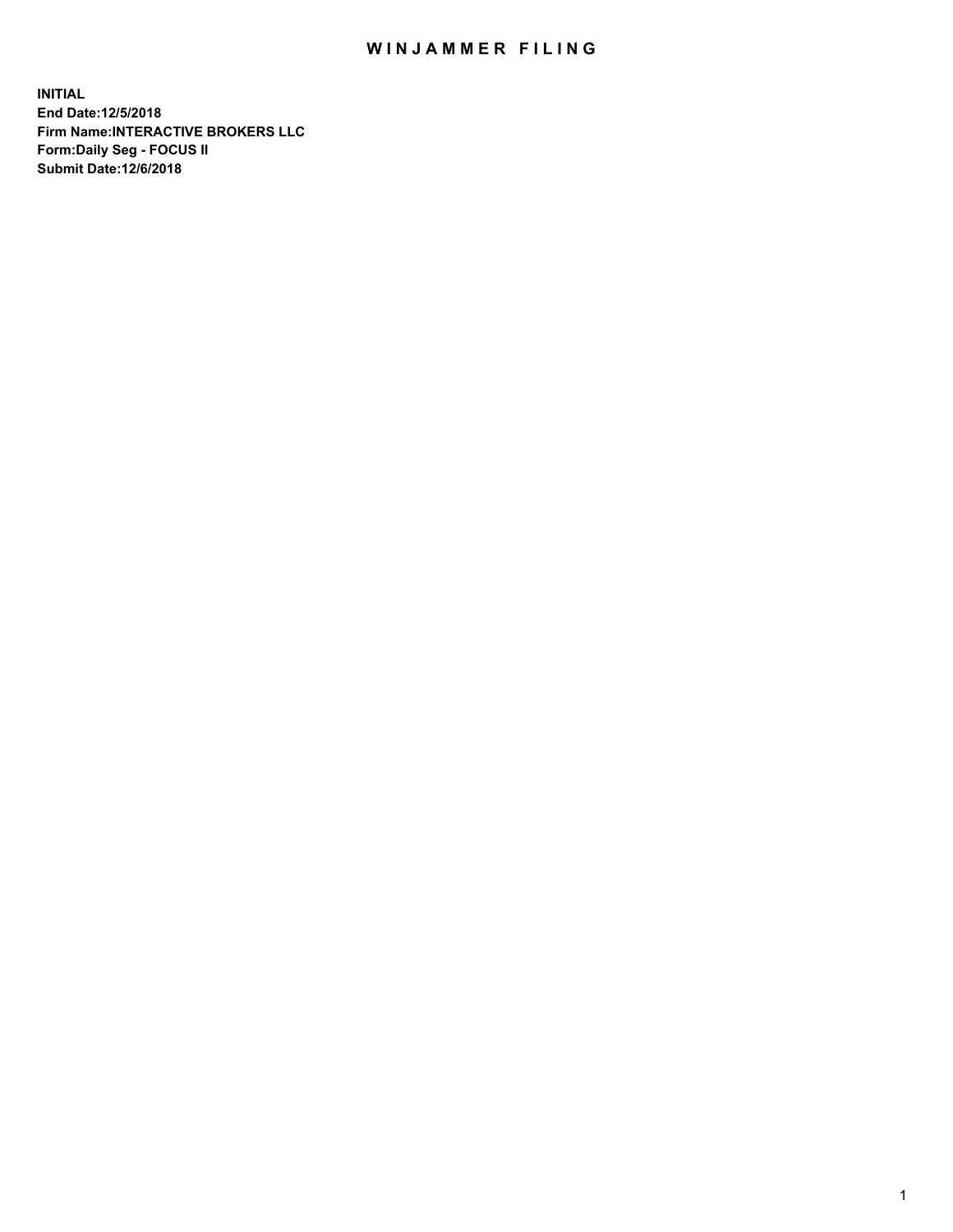**INITIAL End Date:12/5/2018 Firm Name:INTERACTIVE BROKERS LLC Form:Daily Seg - FOCUS II Submit Date:12/6/2018 Daily Segregation - Cover Page**

| Name of Company                                                                                                                                                                                                                                                                                                                | <b>INTERACTIVE BROKERS LLC</b>                                                                  |
|--------------------------------------------------------------------------------------------------------------------------------------------------------------------------------------------------------------------------------------------------------------------------------------------------------------------------------|-------------------------------------------------------------------------------------------------|
| <b>Contact Name</b>                                                                                                                                                                                                                                                                                                            | James Menicucci                                                                                 |
| <b>Contact Phone Number</b>                                                                                                                                                                                                                                                                                                    | 203-618-8085                                                                                    |
| <b>Contact Email Address</b>                                                                                                                                                                                                                                                                                                   | jmenicucci@interactivebrokers.c<br>om                                                           |
| FCM's Customer Segregated Funds Residual Interest Target (choose one):<br>a. Minimum dollar amount: ; or<br>b. Minimum percentage of customer segregated funds required:% ; or<br>c. Dollar amount range between: and; or<br>d. Percentage range of customer segregated funds required between:% and%.                         | $\overline{\mathbf{0}}$<br>$\overline{\mathbf{0}}$<br>155,000,000 245,000,000<br>0 <sub>0</sub> |
| FCM's Customer Secured Amount Funds Residual Interest Target (choose one):<br>a. Minimum dollar amount: ; or<br>b. Minimum percentage of customer secured funds required:% ; or<br>c. Dollar amount range between: and; or<br>d. Percentage range of customer secured funds required between:% and%.                           | $\overline{\mathbf{0}}$<br>0<br>80,000,000 120,000,000<br>0 <sub>0</sub>                        |
| FCM's Cleared Swaps Customer Collateral Residual Interest Target (choose one):<br>a. Minimum dollar amount: ; or<br>b. Minimum percentage of cleared swaps customer collateral required:% ; or<br>c. Dollar amount range between: and; or<br>d. Percentage range of cleared swaps customer collateral required between:% and%. | $\overline{\mathbf{0}}$<br><u>0</u><br>$\underline{0}$ $\underline{0}$<br>00                    |

Attach supporting documents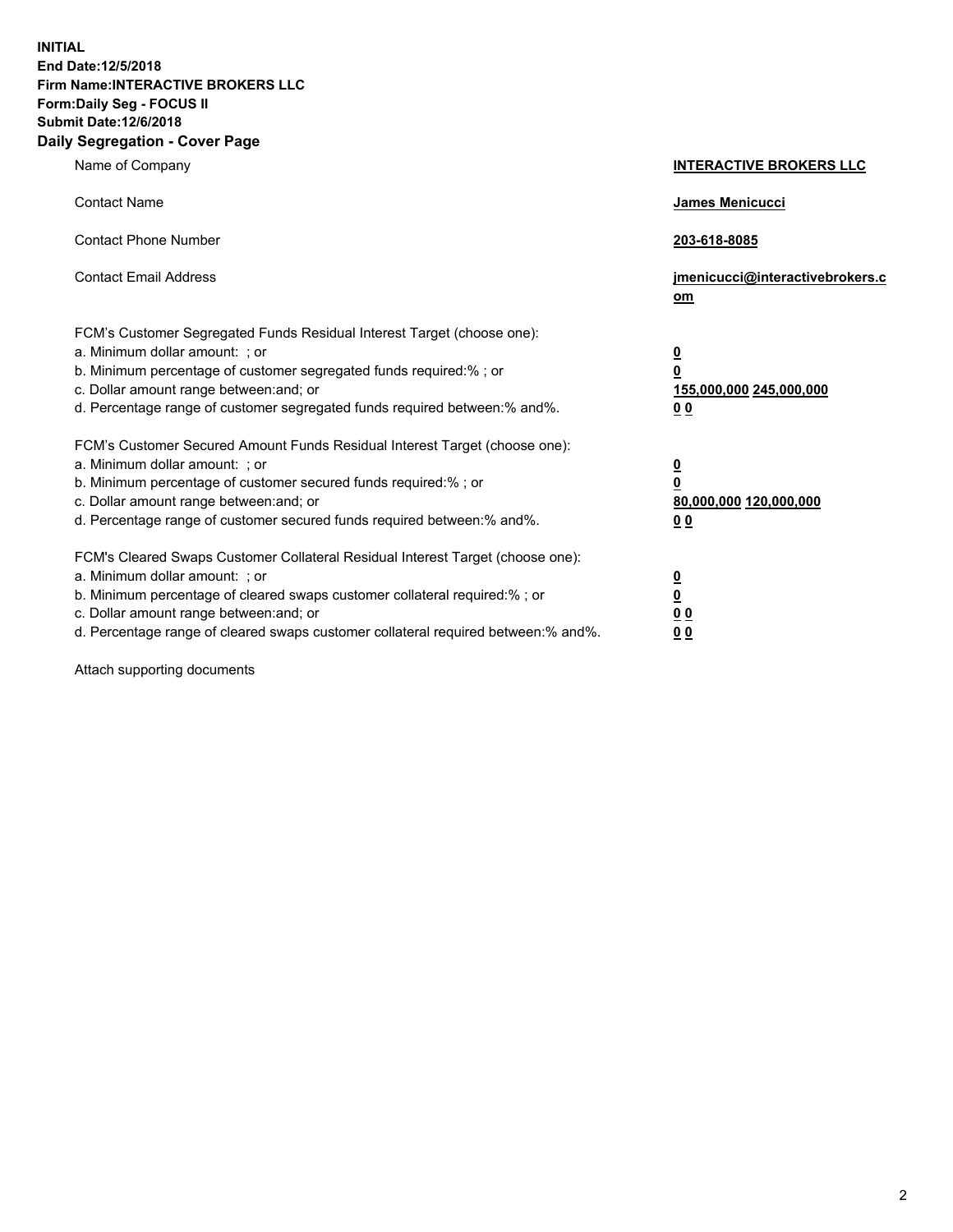## **INITIAL End Date:12/5/2018 Firm Name:INTERACTIVE BROKERS LLC Form:Daily Seg - FOCUS II Submit Date:12/6/2018 Daily Segregation - Secured Amounts**

|                | Daily Jegregation - Jeculed Aniounts                                                              |                                  |
|----------------|---------------------------------------------------------------------------------------------------|----------------------------------|
|                | Foreign Futures and Foreign Options Secured Amounts                                               |                                  |
|                | Amount required to be set aside pursuant to law, rule or regulation of a foreign                  | $0$ [7305]                       |
|                | government or a rule of a self-regulatory organization authorized thereunder                      |                                  |
| $\mathbf{1}$ . | Net ledger balance - Foreign Futures and Foreign Option Trading - All Customers                   |                                  |
|                | A. Cash                                                                                           | 480,893,075 [7315]               |
|                | B. Securities (at market)                                                                         | $0$ [7317]                       |
| 2.             | Net unrealized profit (loss) in open futures contracts traded on a foreign board of trade         | -25,399,179 [7325]               |
| 3.             | Exchange traded options                                                                           |                                  |
|                | a. Market value of open option contracts purchased on a foreign board of trade                    | <b>85,169</b> [7335]             |
|                | b. Market value of open contracts granted (sold) on a foreign board of trade                      | $-93,660$ [7337]                 |
| 4.             | Net equity (deficit) (add lines 1. 2. and 3.)                                                     | 455,485,405 [7345]               |
| 5.             | Account liquidating to a deficit and account with a debit balances - gross amount                 | 4,742 [7351]                     |
|                | Less: amount offset by customer owned securities                                                  | 0 [7352] 4,742 [7354]            |
| 6.             | Amount required to be set aside as the secured amount - Net Liquidating Equity                    | 455,490,147 [7355]               |
|                | Method (add lines 4 and 5)                                                                        |                                  |
| 7.             | Greater of amount required to be set aside pursuant to foreign jurisdiction (above) or line<br>6. | 455,490,147 [7360]               |
|                | FUNDS DEPOSITED IN SEPARATE REGULATION 30.7 ACCOUNTS                                              |                                  |
| 1.             | Cash in banks                                                                                     |                                  |
|                | A. Banks located in the United States                                                             | 83,015,387 [7500]                |
|                | B. Other banks qualified under Regulation 30.7                                                    | 0 [7520] 83,015,387 [7530]       |
| 2.             | Securities                                                                                        |                                  |
|                | A. In safekeeping with banks located in the United States                                         | 407,433,900 [7540]               |
|                | B. In safekeeping with other banks qualified under Regulation 30.7                                | 0 [7560] 407,433,900 [7570]      |
| 3.             | Equities with registered futures commission merchants                                             |                                  |
|                | A. Cash                                                                                           | $0$ [7580]                       |
|                | <b>B.</b> Securities                                                                              | $0$ [7590]                       |
|                | C. Unrealized gain (loss) on open futures contracts                                               | $0$ [7600]                       |
|                | D. Value of long option contracts                                                                 | $0$ [7610]                       |
|                | E. Value of short option contracts                                                                | 0 [7615] 0 [7620]                |
| 4.             | Amounts held by clearing organizations of foreign boards of trade                                 |                                  |
|                | A. Cash                                                                                           | $0$ [7640]                       |
|                | <b>B.</b> Securities                                                                              | $0$ [7650]                       |
|                | C. Amount due to (from) clearing organization - daily variation                                   | $0$ [7660]                       |
|                | D. Value of long option contracts                                                                 | $0$ [7670]                       |
|                | E. Value of short option contracts                                                                | 0 [7675] 0 [7680]                |
| 5.             | Amounts held by members of foreign boards of trade                                                |                                  |
|                | A. Cash                                                                                           | 103,799,526 [7700]               |
|                | <b>B.</b> Securities                                                                              | $0$ [7710]                       |
|                | C. Unrealized gain (loss) on open futures contracts                                               | -12,703,798 [7720]               |
|                | D. Value of long option contracts                                                                 | 85,169 [7730]                    |
|                | E. Value of short option contracts                                                                | -93,660 [7735] 91,087,237 [7740] |
| 6.             | Amounts with other depositories designated by a foreign board of trade                            | 0 [7760]                         |
| 7.             | Segregated funds on hand                                                                          | $0$ [7765]                       |
| 8.             | Total funds in separate section 30.7 accounts                                                     | 581,536,524 [7770]               |
| 9.             | Excess (deficiency) Set Aside for Secured Amount (subtract line 7 Secured Statement               | 126,046,377 [7380]               |
|                | Page 1 from Line 8)                                                                               |                                  |
| 10.            | Management Target Amount for Excess funds in separate section 30.7 accounts                       | 80,000,000 [7780]                |
| 11.            | Excess (deficiency) funds in separate 30.7 accounts over (under) Management Target                | 46,046,377 [7785]                |
|                |                                                                                                   |                                  |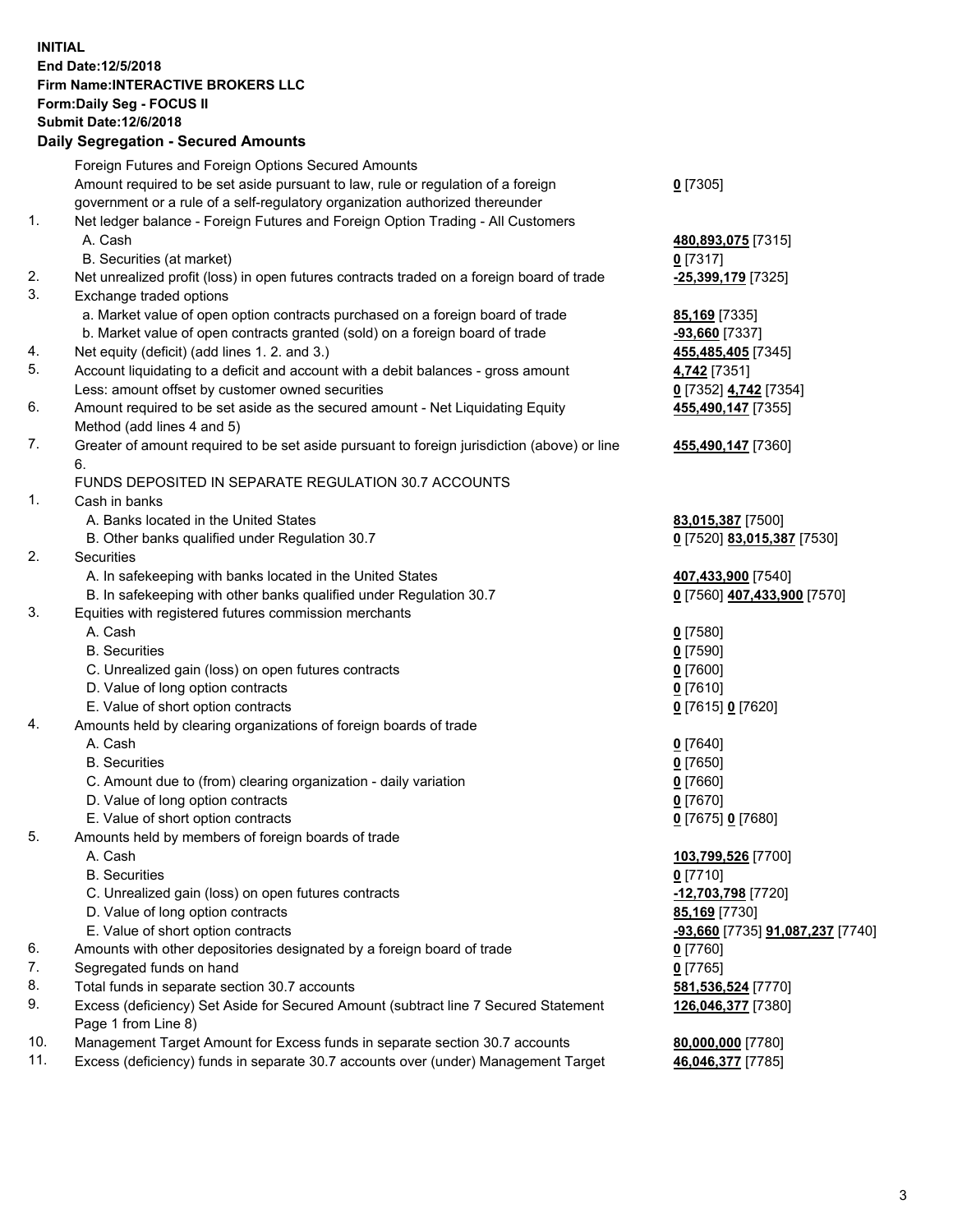**INITIAL End Date:12/5/2018 Firm Name:INTERACTIVE BROKERS LLC Form:Daily Seg - FOCUS II Submit Date:12/6/2018 Daily Segregation - Segregation Statement** SEGREGATION REQUIREMENTS(Section 4d(2) of the CEAct) 1. Net ledger balance A. Cash **4,154,539,478** [7010] B. Securities (at market) **0** [7020] 2. Net unrealized profit (loss) in open futures contracts traded on a contract market **-97,728,754** [7030] 3. Exchange traded options A. Add market value of open option contracts purchased on a contract market **442,221,449** [7032] B. Deduct market value of open option contracts granted (sold) on a contract market **-564,601,233** [7033] 4. Net equity (deficit) (add lines 1, 2 and 3) **3,934,430,940** [7040] 5. Accounts liquidating to a deficit and accounts with debit balances - gross amount **1,479,508** [7045] Less: amount offset by customer securities **0** [7047] **1,479,508** [7050] 6. Amount required to be segregated (add lines 4 and 5) **3,935,910,448** [7060] FUNDS IN SEGREGATED ACCOUNTS 7. Deposited in segregated funds bank accounts A. Cash **537,171,097** [7070] B. Securities representing investments of customers' funds (at market) **2,310,810,260** [7080] C. Securities held for particular customers or option customers in lieu of cash (at market) **0** [7090] 8. Margins on deposit with derivatives clearing organizations of contract markets A. Cash **3,748,606** [7100] B. Securities representing investments of customers' funds (at market) **1,412,049,277** [7110] C. Securities held for particular customers or option customers in lieu of cash (at market) **0** [7120] 9. Net settlement from (to) derivatives clearing organizations of contract markets **-7,472,833** [7130] 10. Exchange traded options A. Value of open long option contracts **442,045,357** [7132] B. Value of open short option contracts **-564,488,074** [7133] 11. Net equities with other FCMs A. Net liquidating equity **0** [7140] B. Securities representing investments of customers' funds (at market) **0** [7160] C. Securities held for particular customers or option customers in lieu of cash (at market) **0** [7170] 12. Segregated funds on hand **0** [7150] 13. Total amount in segregation (add lines 7 through 12) **4,133,863,690** [7180] 14. Excess (deficiency) funds in segregation (subtract line 6 from line 13) **197,953,242** [7190] 15. Management Target Amount for Excess funds in segregation **155,000,000** [7194] **42,953,242** [7198]

16. Excess (deficiency) funds in segregation over (under) Management Target Amount Excess